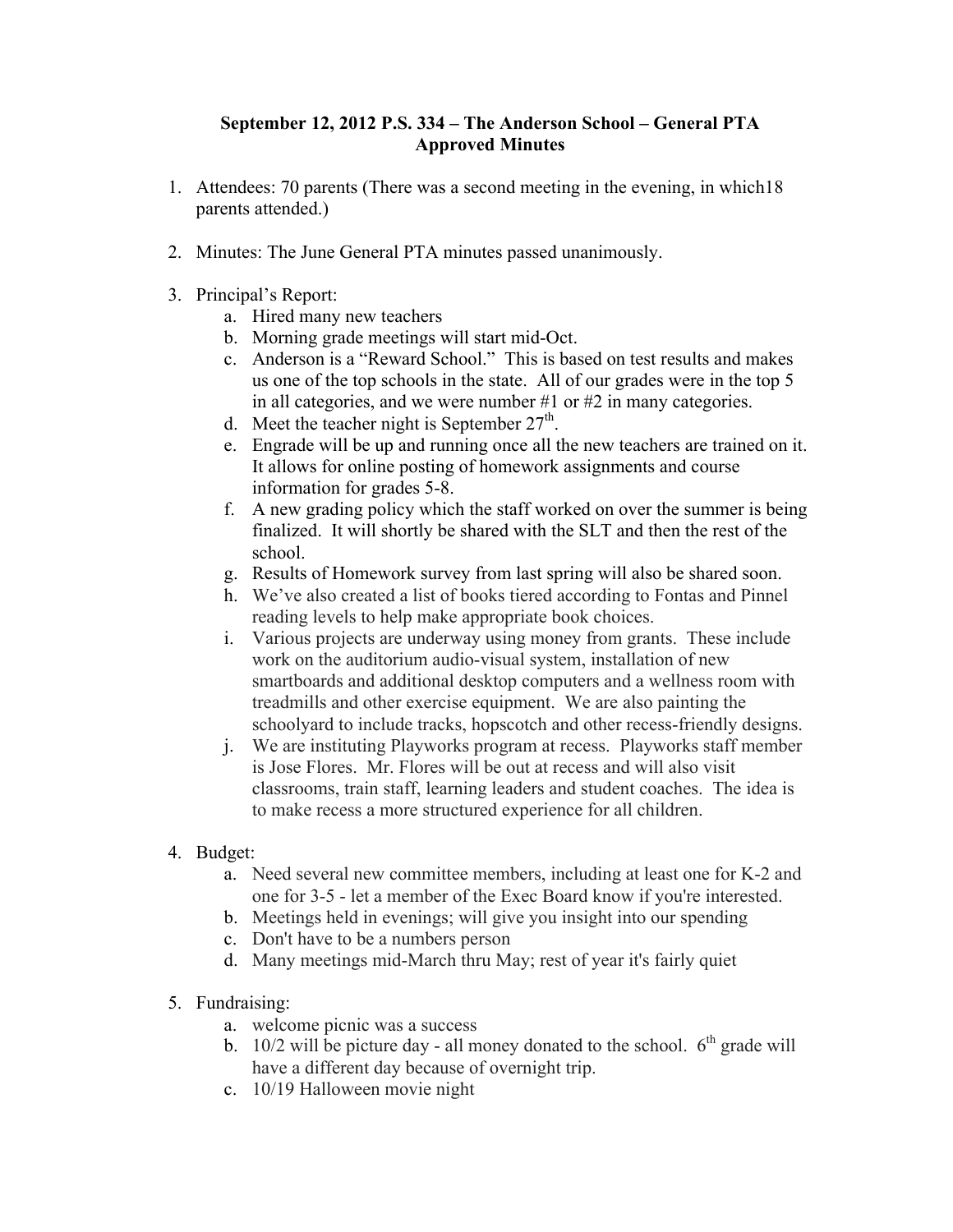- d. Thanksgiving Eve will be holding event again with inflatables, etc.
- e. 12/1 -Kid Art winter event
- f. Election Day bake sale we might do if someone is interested in running it
- 6. Direct Appeal:
	- a. Fundraising happens a year in advance money raised this year will be spent next year.
	- b. First campaign is at Meet the Teacher Night.
	- c. Similar to last year's iPad raffle, we will give away 3 iPad minis (entered if you donate at MTTN); give \$150+ get an Anderson umbrella
- 7. Auction:
	- a. It will be on April 13, 2013
	- b. Need lots of help, as always but especially with soliciting donations.
	- c. First meeting: Thursday, 9/20 from 8:20 AM to 9:00 AM after drop off in the cafeteria
- 8. WITS:
	- a. WITS will be a part of school lunch program this year same as last year
	- b. First meeting is 9/24 at 8:30
- 9. Learning Leaders:
	- a. certifies parents/caregivers to help in library, lunch, recess, art, etc.
	- b. There will be training at the school on October  $12^{th}$ , from 9-11:30
	- c. Lunch 12:10-1:10 (you can volunteer for as little an 1 hour)
	- d. Contact Liz John if interested
- 10. Green Team:
	- a. Won Golden Apple award last year
	- b. Organizes compost in the cafeteria. This pilot has been expanded to 60 schools this year. We reduced 16 bags of garbage a day to 3 at our school
	- c. Need a lot of help mainly to educate the kids about what goes where
	- d. Green team meetings 1x per month on Thursdays
- 11. Community Affairs:
	- a. Joli Golden reported that our schoolyard will be open to the public some weekends/holidays due to work being done in the ps87 yard
	- b. We continue to invest and make roots in our current building/location.
- 12. Presentation by SLT rep
	- a. The School Leadership team is comprised of parents, teachers and staff and focuses on curriculum and budget issues.
	- b. Parents should hear from their SLT reps within a week of a meeting to let them know what happened at the meeting